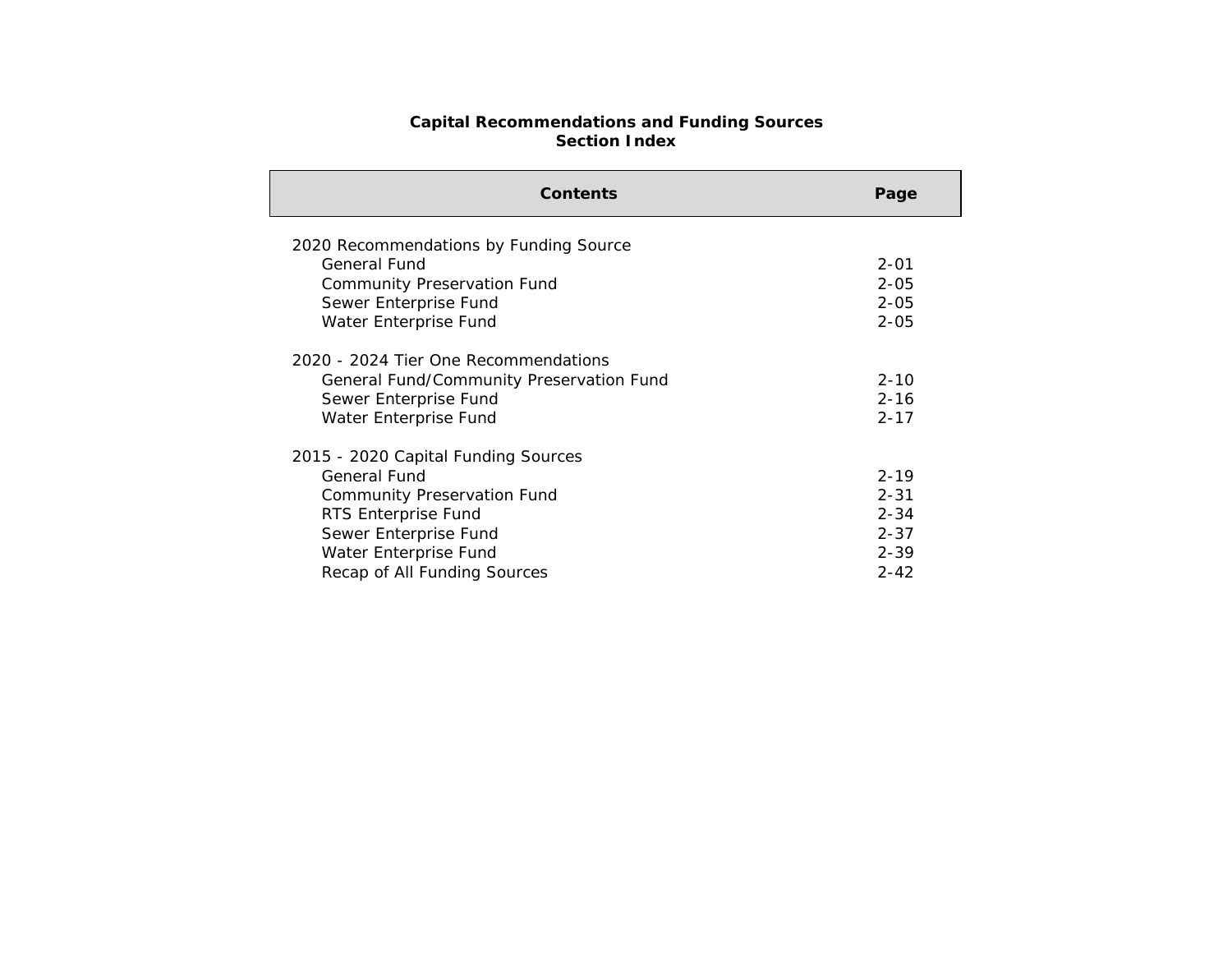## **Capital Recommendations and Funding Sources Section Index**

| <b>Contents</b>                                                                                                                                                                                                      | Page                                                                 |
|----------------------------------------------------------------------------------------------------------------------------------------------------------------------------------------------------------------------|----------------------------------------------------------------------|
| Debt Financing<br>Debt Service to Revenue Table (Including Recommended CIP)<br>Debt Service as a Percentage of Revenue Chart                                                                                         | $2 - 43$<br>$2 - 44$                                                 |
| Proposed Funding by Debt 2020 - 2024<br>General Fund within the Levy Limit<br><b>Community Preservation Fund</b><br>RTS Enterprise Fund<br>Sewer Enterprise Fund<br>Water Enterprise Fund<br>Debt Exclusion          | $2 - 45$<br>$2 - 46$<br>$2 - 47$<br>$2 - 48$<br>$2 - 49$<br>$2 - 50$ |
| Open Authorizations<br>Long Term Debt Service Obligations Table 2019 - 2044<br>Long Term Debt Service Obligations Chart 2019 - 2044<br>FY2019 Debt Service Share of Total Chart<br>Schedule of Issued Long Term Debt | $2 - 51$<br>$2 - 52$<br>$2 - 54$<br>$2 - 55$<br>$2 - 56$             |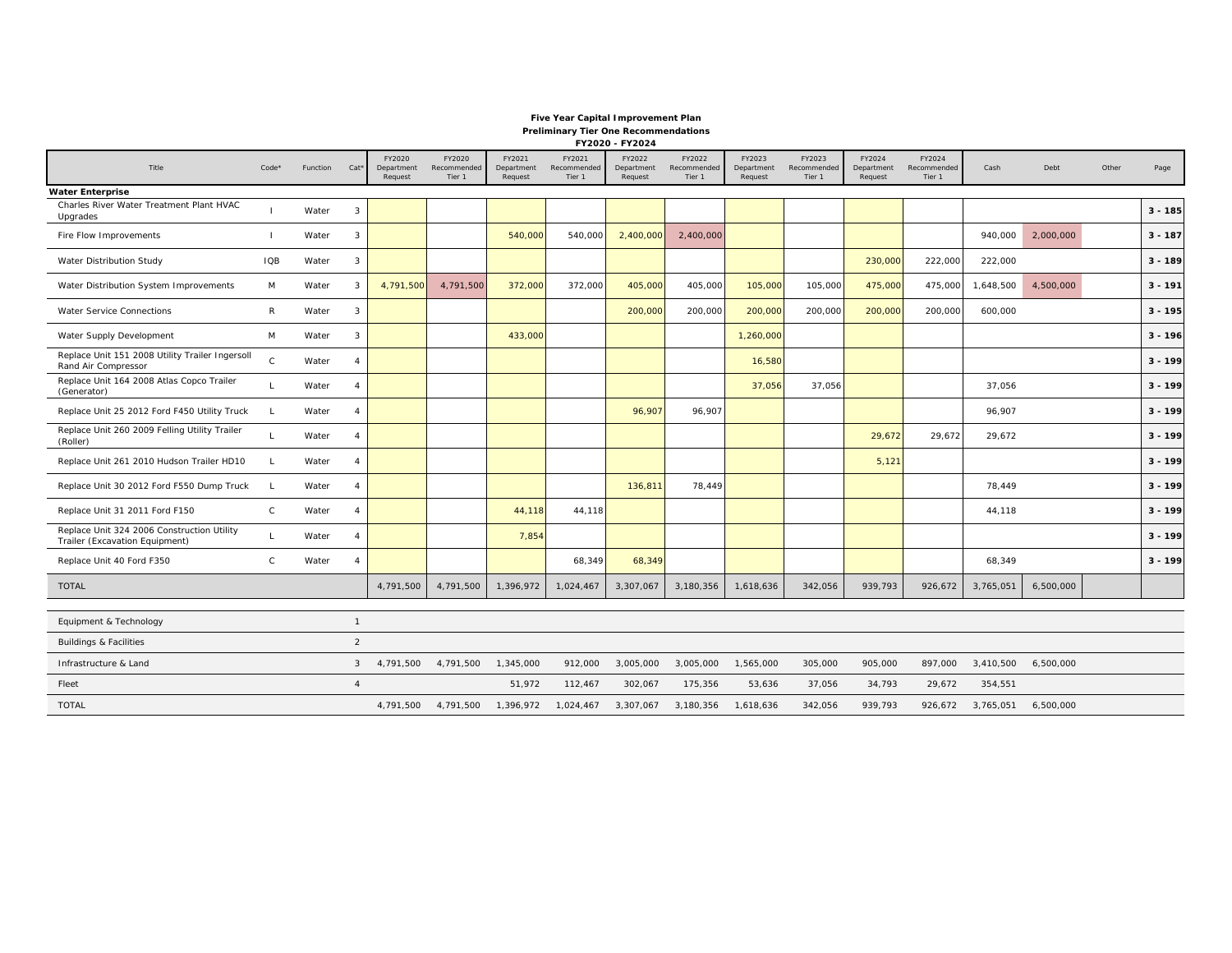## Town of Needham Capital Improvement Plan January 2019

## **Five Year Capital Improvement Plan Preliminary Tier One Recommendations FY2020 - FY2024**

| 112020 - 11202 <del>1</del> |         |          |  |         |        |         |        |         |        |         |                                                                                                                         |         |        |        |        |        |        |  |  |  |  |
|-----------------------------|---------|----------|--|---------|--------|---------|--------|---------|--------|---------|-------------------------------------------------------------------------------------------------------------------------|---------|--------|--------|--------|--------|--------|--|--|--|--|
|                             |         |          |  |         |        |         |        | FY2020  | FY2020 | FY2021  | FY2021                                                                                                                  | FY2022  | FY2022 | FY2023 | FY2023 | FY2024 | FY2024 |  |  |  |  |
| Title                       | $Code*$ | Function |  |         |        |         |        |         |        |         | Cat* Department Recommended Department Recommended Department Recommended Department Recommended Department Recommended |         |        | Cash   | Debt   | Other  | Page   |  |  |  |  |
|                             |         |          |  | Request | Tier 1 | Request | Tier 1 | Request | Tier 1 | Request | Tier 1                                                                                                                  | Request | Tier 1 |        |        |        |        |  |  |  |  |
|                             |         |          |  |         |        |         |        |         |        |         |                                                                                                                         |         |        |        |        |        |        |  |  |  |  |

| <b>Grand Total</b>     |                       |           |           |           |            | 23,096,604   17,777,739   23,494,896   12,222,383   97,171,753   11,459,852   133,739,208 |                       | 9,788,512 | 9,083,335 |           |                      | 7,586,746 38,109,672 15,073,060 | 5,652,500 |  |
|------------------------|-----------------------|-----------|-----------|-----------|------------|-------------------------------------------------------------------------------------------|-----------------------|-----------|-----------|-----------|----------------------|---------------------------------|-----------|--|
|                        |                       |           |           |           |            |                                                                                           |                       |           |           |           |                      |                                 |           |  |
| Equipment & Technology | 3.025.217             | 2.768.554 | 3.244.269 | 2.513.069 | 1,334,326  | 1.066.346                                                                                 | .188.960              | 980.960   | 1.382.224 | 991.824   | 7,608,253            |                                 | 712,500   |  |
| Buildings & Facilities | 4.101.765             | 704.000   | 9.896.224 | 1,569,300 | 84,628,300 |                                                                                           | 2.068.100 112,661,700 | 212,500   | 450,000   | 400,000   | 2.421.900            | 2.425.000                       | 107,000   |  |
| Infrastructure & Land  | 13.863.050 12.833.050 |           | 8.283.000 | 6.409.500 | 8,614,500  |                                                                                           | 6,254,500 18,761,500  | 7,122,000 | 4.925.000 |           | 3.882.000 20.368.050 | 11,300,000                      | 4.833.000 |  |
| Fleet                  | 2.106.572             | 1.472.135 | 2.071.403 | 1.730.514 | 2.594.627  | 2.070.906                                                                                 | .127.048              | 1,473,052 | 2.326.111 | 2.312.922 | 7.711.469            | 1,348,060                       |           |  |
| <b>TOTAL</b>           |                       |           |           |           |            | 23,096,604 17,777,739 23,494,896 12,222,383 97,171,753 11,459,852 133,739,208             |                       | 9,788,512 | 9,083,335 |           |                      | 7,586,746 38,109,672 15,073,060 | 5.652.500 |  |
|                        |                       |           |           |           |            |                                                                                           |                       |           |           |           |                      |                                 |           |  |

Codes

**Grand Total**

B = Funding may be considered under the operating budget/special warrant article 1 = 1 = Equipment or Technology

C = Core Fleet

D = Recommendation is deferred or on hold pending other actions 3 = 1nfrastructure or Land Improvements

 $E =$  Emergency approval  $4 =$  Fleet

 $F =$  Funded appropriation outside the capital plan

G = Request may not qualify as capital submission

L = Specialized Fleet Equipment

I = Project submission is incomplete or waiting additional information

M = Submission has been modified from previous submission

N = New submission with this CIP

P = Project request has appeared in previous CIP's

Q = Request does not qualify as a capital submission

 $R =$  Request is a regularly occurring capital expense

 $S = No$  recommendation; under study

U = Urgent request based on identified conditions

Orange highlighted amounts indicate that all or a portion of the funding recommendation may be funded by CPA funds Pink highlighted amounts indicate that all or a portion of the funding recommendation may be funded by debt.

Cat (Category)

2 = Building or Facility